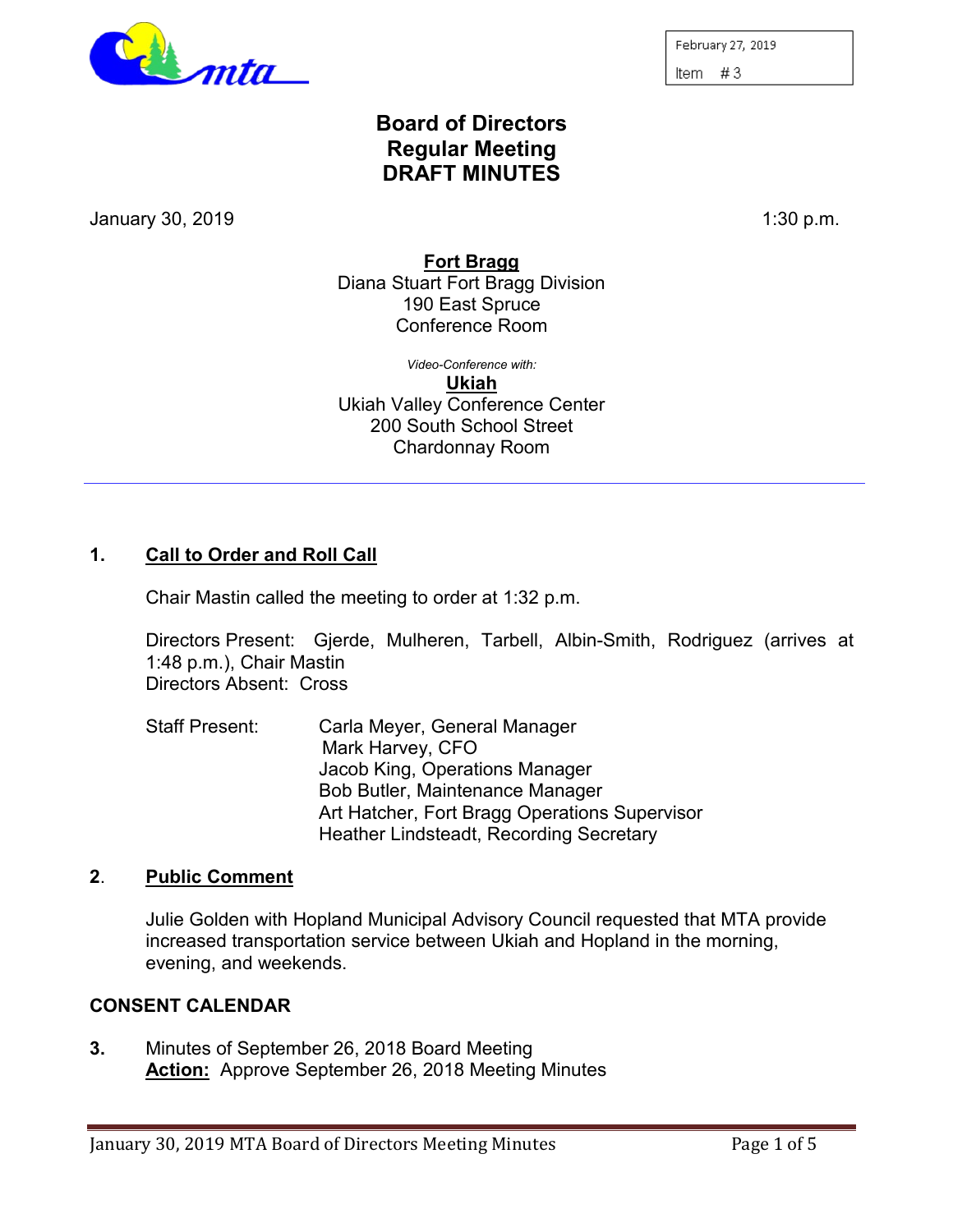

February 27, 2019 Item  $#3$ 

- **4**. Board Meeting Calendar **Action**: No Action Required. Discussion Only
- **5**. Service Performance Report Fiscal Year 18-19 **Action:** No Action Required. Discussion Only
- **6**. Capital Program: Update/Progress Report **Action:** No Action Required. Discussion Only

**Upon Motion** by Director **Gjerde**, seconded by Director **Rodriguez** Consent Calendar items 3, 4, 5, and 6 were approved and/or accepted by roll call vote: Ayes: 6, Noes, 0, Abstain: 0, Absent: 1 -Cross

### **ACTION & DISCUSSION**

### **7. Unmet Needs**

Items added to Unmet Needs as follows:

- 1. Increased evening, morning, and weekend service between Hopland and Ukiah.
- 2. Increased service between Fort Bragg and Santa Rosa on the weekends.

Director Albin-Smith requested staff explore a punch-pass incentive program for customers that are purchasing fares in advance.

## **8. Financial Report: CFO Mark Harvey**

- **A.** 2017-2018 GASB68 Final Report
- **B.** 2017-2018 Balance Sheet
- **C.** 2017-2018 Profit & Loss Statement

The Board received a report from CFO Mark Harvey and discussed the financial statements. No action taken.

Staff was directed to agendize formation of an MTA Finance Committee and make a recommendation of two directors to serve on the Finance Committee at the February 2019 meeting.

## **9. Consideration of Mendocino Transit Authority Non-Represented Staffing Classification Table**

**Upon Motion** by Director **Rodriguez**, Seconded by Director **Tarbell** the MTA Non-Represented Staffing Table was approved by roll call vote: Ayes: 6, Noes: 0, ABSTAIN, 0 ABSENT: 1 - Cross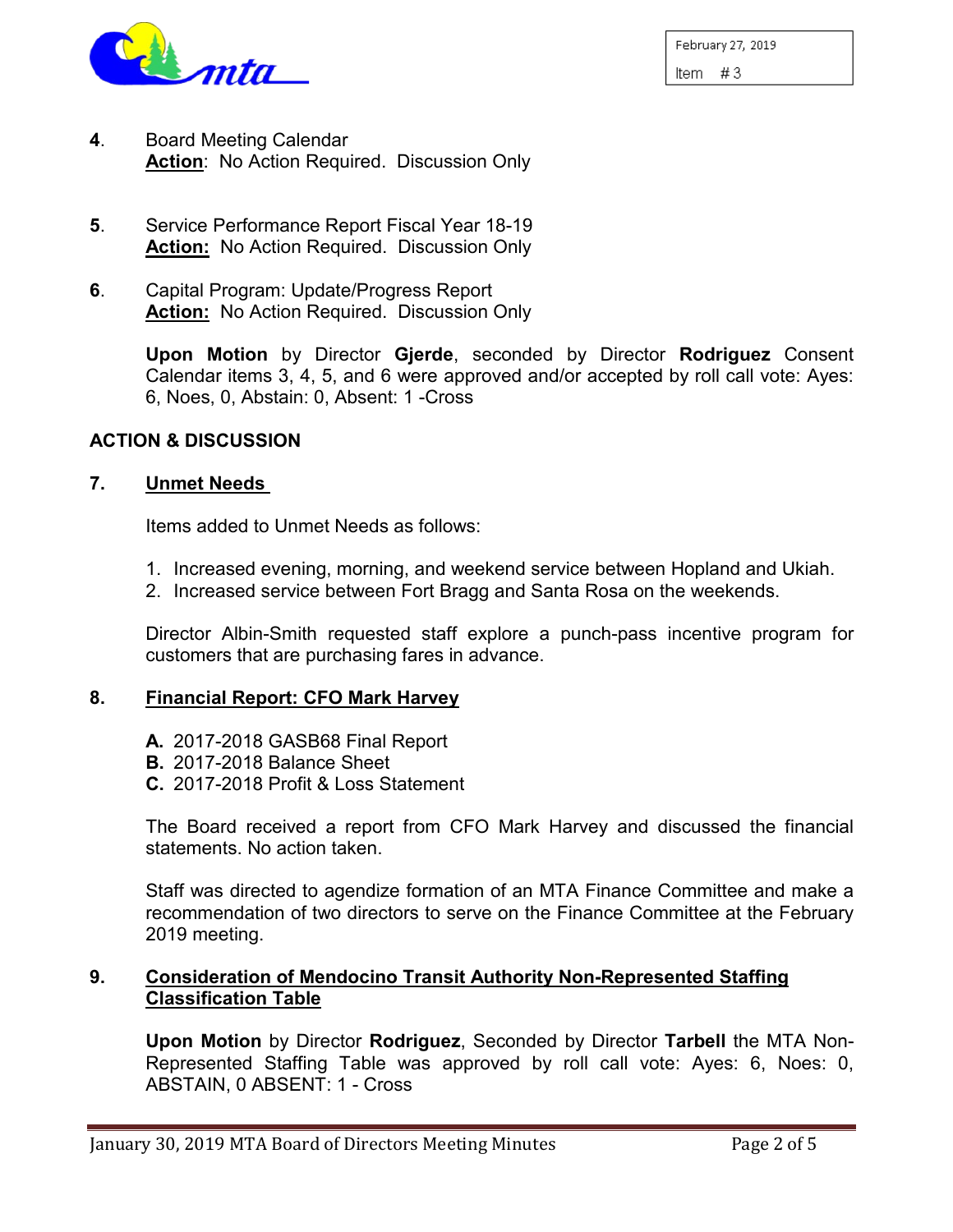

## **10. Discussion - Mendocino Transit Authority Non-Represented Wage Table**

Staff was directed to amend the header of the Wage Table from "Considered by the Board" to "Presented to the Board." Staff was also directed to provide job descriptions when the Wage Table is discussed in the future so that the Board can make informed decisions. No Action taken.

### **11**. **Discussion - Salary Parity Study**

General Manager **Meyer** presented the updated salary parity study to the Board. Chair **Mastin** requested the Finance Committee review the Salary Parity Study and make a recommendation to the full Board at a future meeting. No Action taken.

#### **12. Consideration of Amendment to MTA Personnel Policies and Procedures Section 3.6 Criminal Records Checks Policy**

**Upon Motion** by Director **Gjerde**, seconded by Director **Rodriquez** the Board approved the Amendment to MTA Personnel Policies and Procedures Section 3.6 Criminal Records Checks Policy by roll call vote: Ayes: 6, Noes: 0, Abstain: 0, Absent: 1- Cross

## **13**. **Adoption of Resolution 2019-01 - A Resolution Authorizing Mendocino Transit Authority to Access State and Federal Summary Criminal History Information for Employment, Licensing, or Certification Purposes**

**Upon Motion** by Director **Gjerde**, seconded by Director **Rodriquez** the Board adopted Resolution 2019-01 by roll call vote: Ayes: 6, Noes, 0, Abstain: 0, Absent: 1 - Cross

### **14**. **Consideration of Initiation of Social Security Section 218 Agreement Contract Process**

**Upon Motion** by Director **Gjerde**, seconded by Director **Albin-Smith** the Board authorized the General Manager to begin initiation of the Social Security 218 Agreement process by roll call vote: AYES: 6, Noes: 0, Abstain: 0, Absent: 1 - Cross

*Chair Mastin convened Closed Session at 2:45 p.m. to discuss General Manager Evaluation pursuant to Government Code §54657.*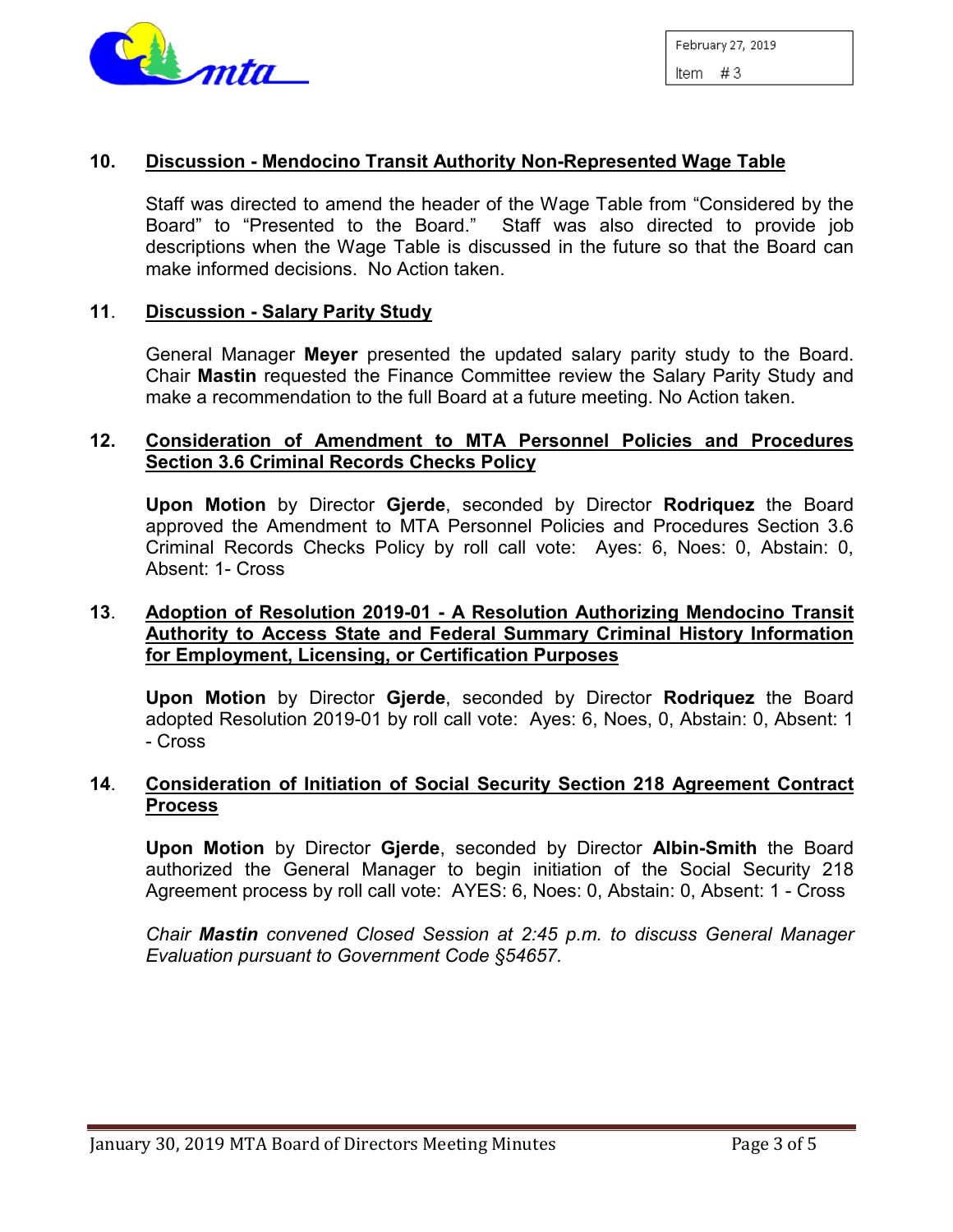

February 27, 2019

Item  $#3$ 

### **CLOSED SESSION**

*Any public reports of action taken in closed session will be made in accordance with Government Code §54950:*

## **15**. **Personnel Evaluation: General Manager Evaluation of Performance pursuant to Government Code §54657**

## **ANNOUNCEMENT OUT OF CLOSED SESSION**

*Director Mulheren leaves at 3:00 p.m.*

*The Board reconvened Open Session at 3:15 p.m.*

Chair **Mastin** reported that the Board met on one item under Government Code §54657 - General Manager Evaluation and Performance and there was no action taken. Chair Mastin reported that overall the Board is satisfied with the General Manager's performance and the evaluation was positive.

#### **16. Management Reports**

Fort Bragg Operations Supervisor Art **Hatcher** reported that he has successfully completed run cuts and new shifts are current.

Operations Manager Jacob **King** reported that MTA staff conducted two Route Committee meetings in January and focused on Willits City Pool, Adventist Health Ukiah Valley Hospital, as well as identifying transit dependent riders in the Ukiah area. He reported the committee is also looking older routes with an eye toward maximum availability of transportation in MTA served communities. Mr. King also reported that the IT network is up and running and Comer Technology is managing the IT system and they are doing a great job.

Maintenance Manager Bob **Butler** reported that he signed the purchase order for two new cut-away vehicles which will be utilized on the coast. Mr. Butler said that ZONAR contract has been executed. He reported that ZONAR is an electronic vehicle pre and post trip inspection software which interfaces with maintenance department software. He noted the training for the new maintenance software is the first week of April 2019.

General Manager Carla **Meyer** reported that she is working with Walk-Bike Mendocino and she has a 5310 Mobility Management Grant and has asked Neil Davis with Walk Bike Mendocino to investigate the 5310 Grant for a potential partnership between MTA, Walk-Bike Mendocino and possibly Health Mendocino. General Manger **Meyer** informed the Board that she continues to work on the Transit Center and is currently exploring available properties for the project.